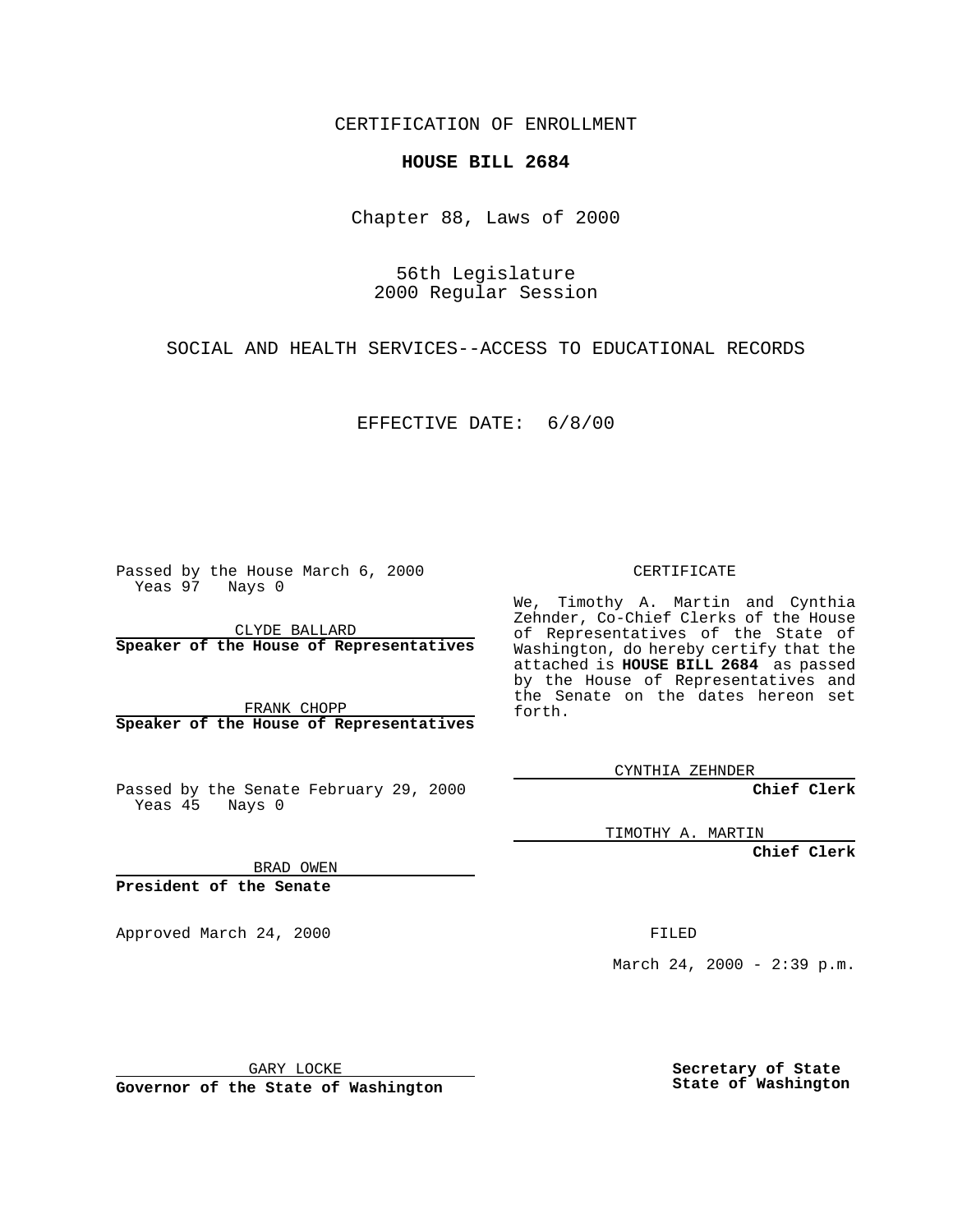## **HOUSE BILL 2684** \_\_\_\_\_\_\_\_\_\_\_\_\_\_\_\_\_\_\_\_\_\_\_\_\_\_\_\_\_\_\_\_\_\_\_\_\_\_\_\_\_\_\_\_\_\_\_

\_\_\_\_\_\_\_\_\_\_\_\_\_\_\_\_\_\_\_\_\_\_\_\_\_\_\_\_\_\_\_\_\_\_\_\_\_\_\_\_\_\_\_\_\_\_\_

Passed Legislature - 2000 Regular Session

AS AMENDED BY THE SENATE

## **State of Washington 56th Legislature 2000 Regular Session**

**By** Representatives D. Sommers and Tokuda; by request of Department of Social and Health Services

Read first time 01/19/2000. Referred to Committee on Children & Family Services.

 AN ACT Relating to records that are accessible by the department of social and health services; amending RCW 74.13.285; and adding a new section to chapter 28A.150 RCW.

BE IT ENACTED BY THE LEGISLATURE OF THE STATE OF WASHINGTON:

 NEW SECTION. **Sec. 1.** A new section is added to chapter 28A.150 RCW to read as follows:

 In order to effectively serve students who are under the jurisdiction of the juvenile justice system as dependent pursuant to chapter 13.34 RCW, education records shall be released upon request to the department of social and health services provided that the department of social and health services certifies that it will not disclose to any other party the education records without prior written consent of the parent or student unless authorized to disclose the records under state law. The department of social and health services is authorized to disclose education records it obtains pursuant to this section to a foster parent, guardian, or other entity authorized by the department of social and health services to provide residential care to the student.